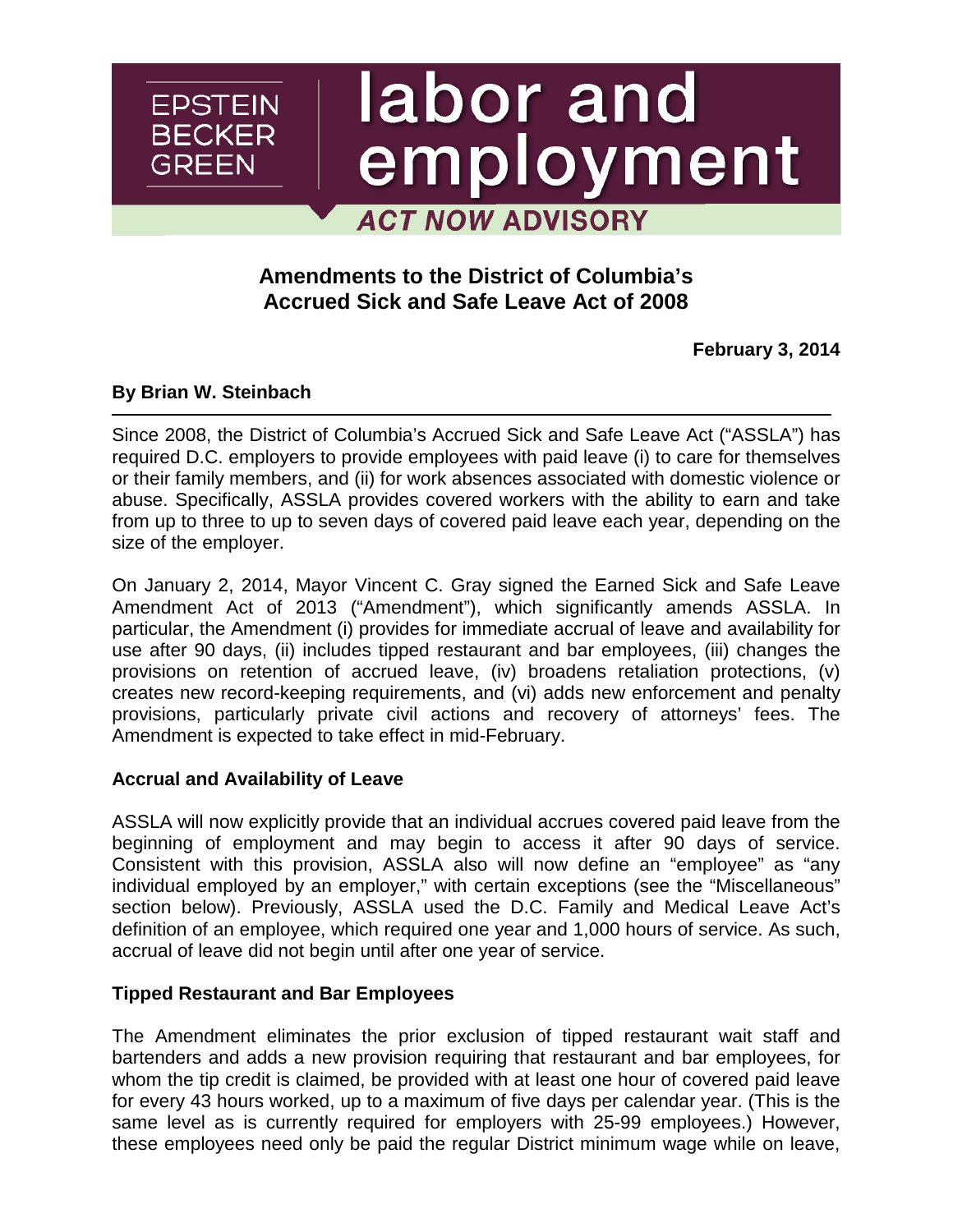without taking into consideration the amount of tips that they may have received if working.

#### **Provisions on Retention of Accrued Leave**

The Amendment deletes ASSLA's current limited carry-over provisions (which provide that unused covered paid leave accrued during a 12-month period carries over annually but limit the amount of leave used in one year to the maximum hours the employee could earn, unless the employer allows otherwise), as well as a proviso that unused accrued covered paid leave is not paid out upon termination of employment. Also, the Amendment deletes a provision that expressly allows an employee and employer to agree that, instead of using covered paid leave, an employee could work additional hours during the same or next pay period. Notwithstanding these deletions, there does not appear to be any bar to an employer voluntarily adopting any of these provisions. Thus, it will be particularly important for employers to specify whether unused accrued covered paid leave is payable on termination.

At the same time, the Amendment adds new provisions that (i) preserve accrued covered paid leave if an employee remains with the same employer but is transferred to a separate division, entity, or location within the District, or is transferred out of the District and then transferred back; (ii) reinstate previously accrued covered paid leave and the same right to use it if there is a separation from employment and the employee is rehired by the same employer within one year; and (iii) require allowing an employee who is rehired within 12 months of a termination after a "probationary period of 90 days or more" to access covered paid leave immediately.

#### **New Retaliation Protections**

ASSLA already includes general protections against interference with, restraint, or denial of the rights provided by the statute and a prohibition on discharging or discriminating against an employee because he or she uses ASSLA paid leave or opposes practices made unlawful by ASSLA. Under the Amendment, protected actions will now also include (i) complaining to the employer; (ii) filing a complaint with the Department of Employment Services ("DOES"); (iii) filing a civil complaint; (iv) informing *any person* about an alleged violation; (v) cooperating with the DOES or another person's investigation or prosecution of an alleged violation; (vi) opposing any policy, practice, or act that is unlawful under the ASSLA; or (vii) informing *any person* of his or her rights under ASSLA. Note that "any person" could include, but is not limited to, a coworker, a family member, the press, or an attorney.

Particularly significant are new provisions (i) providing that an adverse action taken within 90 days of engaging in protected activity raises a rebuttable presumption that the employer violated ASSLA, and (ii) making it unlawful to count ASSLA leave as an absence for purposes of discipline, discharge, demotion, suspension, or other adverse action.

#### **New Record-Keeping Requirements**

D.C. employers must now retain records documenting hours worked by employees and paid leave taken for a period of three years. They must also allow the Office of the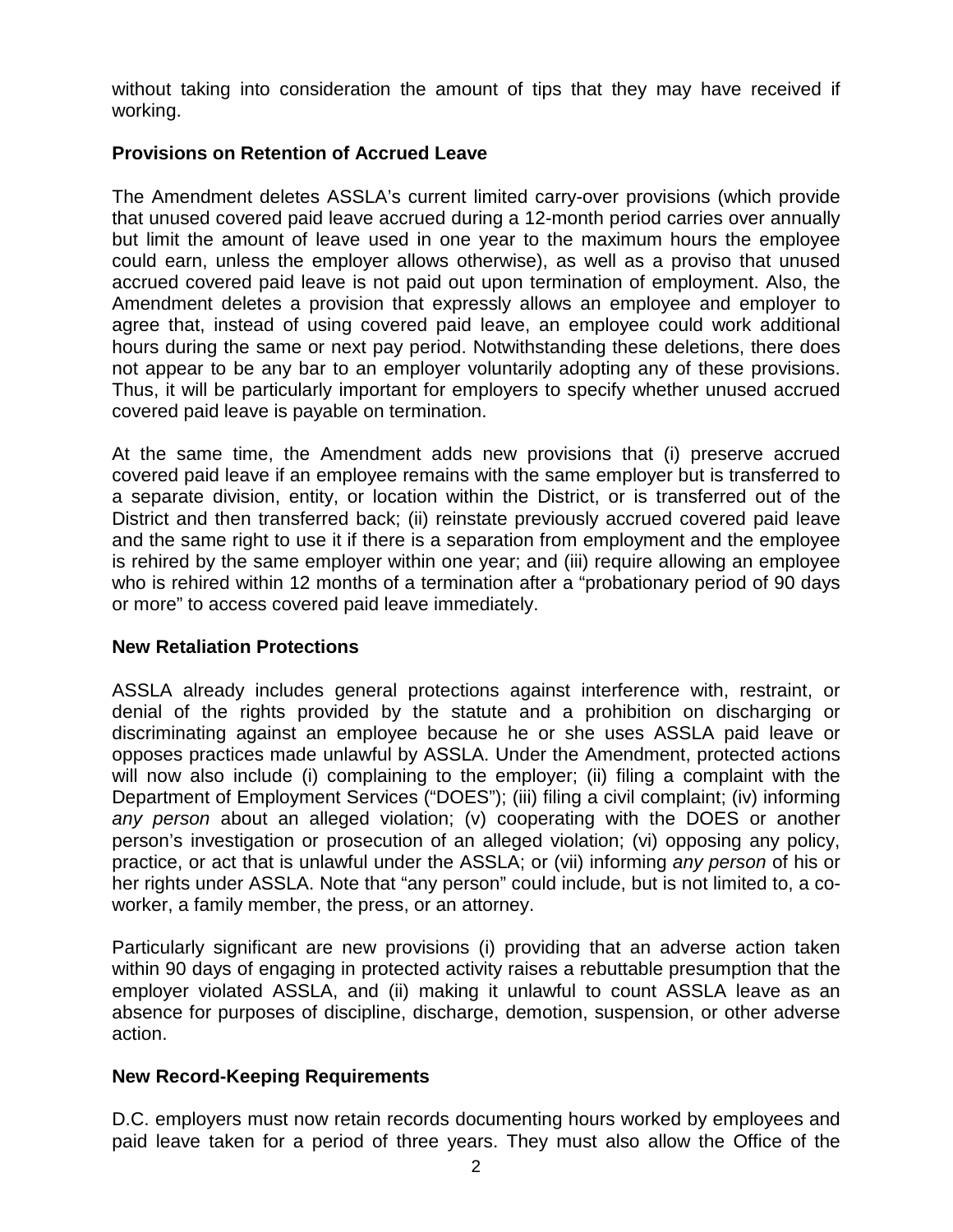District of Columbia Auditor access to such records to monitor compliance. Further, if an issue arises as to an employee's entitlement to paid leave, then the failure to maintain or retain adequate records, or refusal to allow access to the records, creates a rebuttable presumption that the employer has violated ASSLA.

#### **New Enforcement and Penalty Provisions**

Employees will now be able to pursue a civil action or an administrative action through DOES. In both cases, the employer is liable for back pay, reinstatement, or other injunctive relief, compensatory or punitive damages (including at least \$500 for every day an employee was denied leave and required to work), plus attorneys' fees and costs. The statute of limitations for a civil complaint is three years, which is tolled (i) when an administrative complaint is filed (within 60 days of the incident) or (ii) during the period that the required notice was not posted. A judgment may be enforced by either the employee or the District.

In addition, employers are liable for \$500 in damages for each accrued day denied, regardless of whether the employee takes unpaid leave or reports to work on that day. Furthermore, employers that commit willful violations are subject to a civil penalty of \$1,000 for the first offense, \$1,500 for the second offense, and \$2,000 for the third and each subsequent offense. Notably, this willful violation penalty clause includes willful violations of the notice-posting requirement, for which the penalty otherwise previously was set at \$100 per day with a cap of \$500.

If the employer does not comply, the Mayor is required to take appropriate enforcement action, including initiating a civil action and (except where otherwise prohibited) revoking or suspending any registration certificates, permits, or licenses. DOES may also order the employer to pay up to \$500 per day per employee in liquidated damages.

### **Miscellaneous**

The definition of "employee" will now expressly exclude (i) individuals who volunteer to engage in the activities of educational, charitable, religious, or nonprofit organizations; (ii) lay officers within the discipline of any religious organization who are engaged in religious functions; and (iii) casual babysitters employed in or around the residence of the employer. The definition retains the prior exclusions of independent contractors, students, and health care workers who choose to participate in a premium pay program.

The definition of "employer" is expanded to include any entity that employs or exercises control over the wages, hours, or working conditions of an employee, whether directly, through agents, or through the use of temporary services or staffing agencies. This means that companies cannot avoid ASSLA liability through the use of temp agencies.

Additionally, ASSLA will now exclude from coverage employees in the building and construction industry who are covered by a collective bargaining agreement that expressly waives the statute's requirements.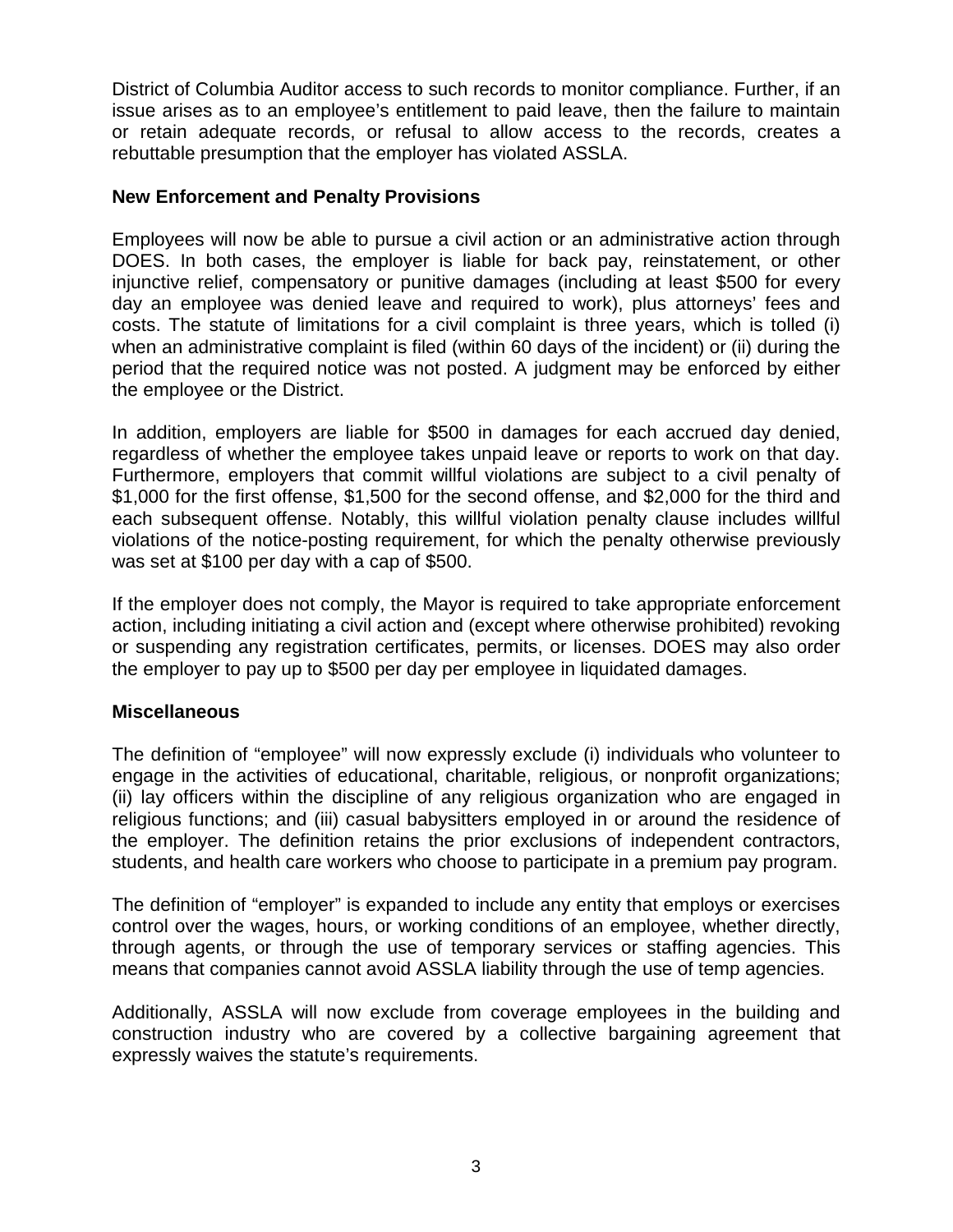#### **What Employers Should Do Now**

If your company does business in the District of Columbia, now is good time to review your leave policies to ensure compliance with the specific requirements of the amended ASSLA. In particular:

- Review your current leave policies to confirm that they:
	- o provide a sufficient number of paid covered hours of leave;
	- $\circ$  provide that covered leave begins accruing when the employee starts work and can be used after 90 days of employment; and
	- o generally describe the reasons for taking covered leave, which include individual medical issues as well as care for family members and for absences associated with domestic violence or abuse.
- Be aware that PTO (paid time off) policies may be sufficient, so long as the leave provided is at least equivalent to ASSLA's requirements.
- Make sure that your policies address whether (and to what extent) covered leave can be carried over to the following year and clearly state that covered leave is not paid out on termination.
- Ensure that your policy and/or practice also follows ASSLA's new requirements for maintaining or restoring accrued leave for employees who transfer to other positions or who leave employment and are rehired within a year.
- If you are a restaurant or bar, make sure that your leave policy clearly allows tipped employees to accrue and use up to five paid days of covered leave per year and states what they will be paid for these days (at least the full D.C. minimum wage).
- If you have an anti-retaliation policy, ensure that it conforms to the Amendment, and train managers and supervisors to understand that there can be no retaliation against an employee for taking or seeking to take protected sick leave or for complaining that he or she was denied such leave.
- Make sure that any action taken against an employee who has sought or taken ASSLA leave is properly and fully documented.
- Post the required notice in the same place where you regularly post other employee notices. (Failure to do so tolls the statute of limitations and may subject you to extensive liquidated damages.)
- Keep records of all hours worked and ASSLA time taken by employees, since all ASSLA leave earned and all paid covered leave requested and taken must be recorded and kept for a period of at least three years. These records should be easily available for production, if necessary.